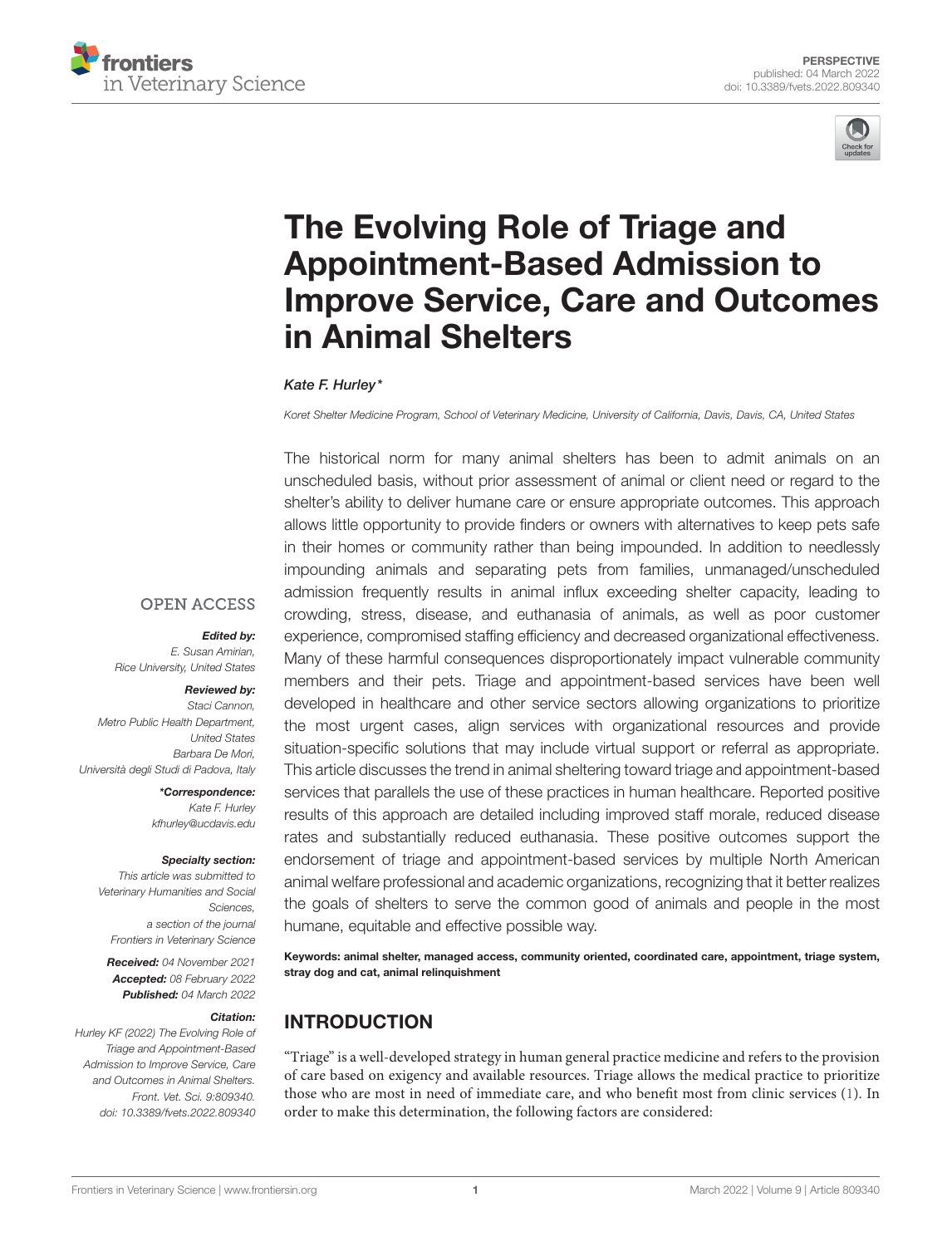- Why the patient has sought help from their general practitioner
- What kind of help the patient needs (which may be different than the reason help was sought)
- How quickly the patient needs help
- Who the best person is to help this patient

The answers to these 4 questions allow a determination of where and when a patient should be accommodated. Urgent cases can be routed directly to immediate care, non-emergencies can be scheduled for a time when the practice is able to accommodate the patient's needs, and some cases can be identified that can be handled more conveniently and efficiently through remote services, for example through a telehealth visit or call with an advice nurse [\(2\)](#page-3-1). This in turn has resulted in decreased workload for primary care physicians while increasing speed of access to information for patients [\(3\)](#page-3-2).

Although it may not always provide instant gratification, the benefits of triage can be readily appreciated by users of health care services. Few general practices—human or veterinary—would be able to safely accommodate all patients seeking care on a walkin basis. We appreciate the ability to be seen on an appointment basis to avoid long waits, and hope that the health systems we participate in are not so overwhelmed that they are unable to accommodate emergencies. We recognize that remote care can be a safe and convenient option while also lowering costs and risks within healthcare systems.

## TRIAGE IN ANIMAL SHELTERS

In spite of its apparent benefits in other sectors, triage systems have not historically been well developed in North American animal shelters. Instead, the norm has been ad hoc, unscheduled admission of any animal presented during open hours (and sometimes even after hours via "drop boxes") regardless of shelter capacity or animal needs. In fact many publicly funded shelters report being explicitly prohibited from managing the flow of animals into the shelter. Yet animal shelters share the challenges faced by human and veterinary general practice in terms of the number and variety of animals presented for care, from urgent (e.g., injured and dangerous animals) to more chronic (e.g., free roaming neighborhood cats). Without a triage system in place, shelters tend to fill with less critical cases, leaving resources stretched thin when emergencies do occur. Crowding in shelters leads to increased disease and behavioral disorders, compounding the strain on limited resources.

Perhaps most importantly, in the absence of thoughtful triage animals are impounded that could have been served more humanely, effectively and equitably by remaining in the community. For instance, research has documented that most stray dogs are found close to their homes and that dogs and cats are >11 and >40 times, respectively, more likely to be found by searching the neighborhood of origin or returning home on their own than through a call or visit to a shelter [\(4,](#page-3-3) [5\)](#page-3-4). By transporting found animals to a shelter without first making efforts to locate the owner, well-intended finders often unwittingly reduce the likelihood of the pet ever being reunited with its family. This is especially likely where language, transportation or other barriers prevent some community members from readily accessing the shelter, perhaps one reason why those making under \$30,000 USD annually were less than half as likely to find a lost pet than those making over \$50,000 [\(4\)](#page-3-3).

Shelter admission may likewise not be the best option for pets whose owners are considering relinquishment; for underage kittens found outside; for healthy community cats, or for other common categories of animals presented to shelters. For instance, it may be possible to provide support to keep pets safely with their families or help owners rehome their own animal without the stress and risk of surrendering to a shelter, while underage kittens may be safer remaining with their mother until they are old enough for adoption. Such ideal solutions may not always be possible, but cannot even be considered without a process in place to evaluate the animal and owner or finder's situation and offer alternatives to admission if appropriate.

## Trends Toward Triage

In recent years there has been an increasing appreciation for the value of triage in animal shelters to provide situation-specific solutions. Programs utilizing triage have been known by various terms, including Community-oriented Sheltering, Managed Admissions/Intake, Coordinated Entry and Appointmentbased Services. In the last decade such programs have been implemented by a number of shelters and incorporated into national initiatives. Managed Admissions (with provision of Alternatives to Intake) was among the key initiatives of the Million Cat Challenge, a successful campaign to save over a million cats from euthanasia in North American animal shelters over a 5-year period from 2014 to 2019 [\(6\)](#page-3-5). Managed Admissions was also identified as a component of the Capacity for Care management model, which has been linked to reduced disease, lower costs and reduced euthanasia rates [\(7\)](#page-3-6).

The operational changes necessitated by the COVID-19 pandemic accelerated the adoption of triage systems by North American animal shelters [\(8\)](#page-3-7). Many shelters implemented appointment-based services out of necessity to regulate customer flow and keep public and staff safe. An unexpected result was the greater opportunity to provide a thoughtful assessment of animal needs, offer alternatives to impoundment and ensure operation within shelter capacity. The benefits were evident in reduced euthanasia [\(9,](#page-3-8) [10\)](#page-3-9) and improved animal care in the shelter, leading to the retention of this practice in some cases even as pandemic restrictions eased. For instance, the Managed Intake program implemented in 2020 by the Los Angeles County Department of Animal Care and Control, one of the largest shelter systems in the U.S., earned awards in 2021 from the National Association of Counties and from the Quality and Productivity Commission, and received the endorsement of national organizations including the American Society for Prevention of Cruelty to Animals, Best Friends Animal Society, and the National Association for Animal Care and Control [\(11\)](#page-3-10).

# Evolution of the Shelter Triage Model

Building on the success of appointment-based services, the "Human Animal Support Services" (HASS) animal sheltering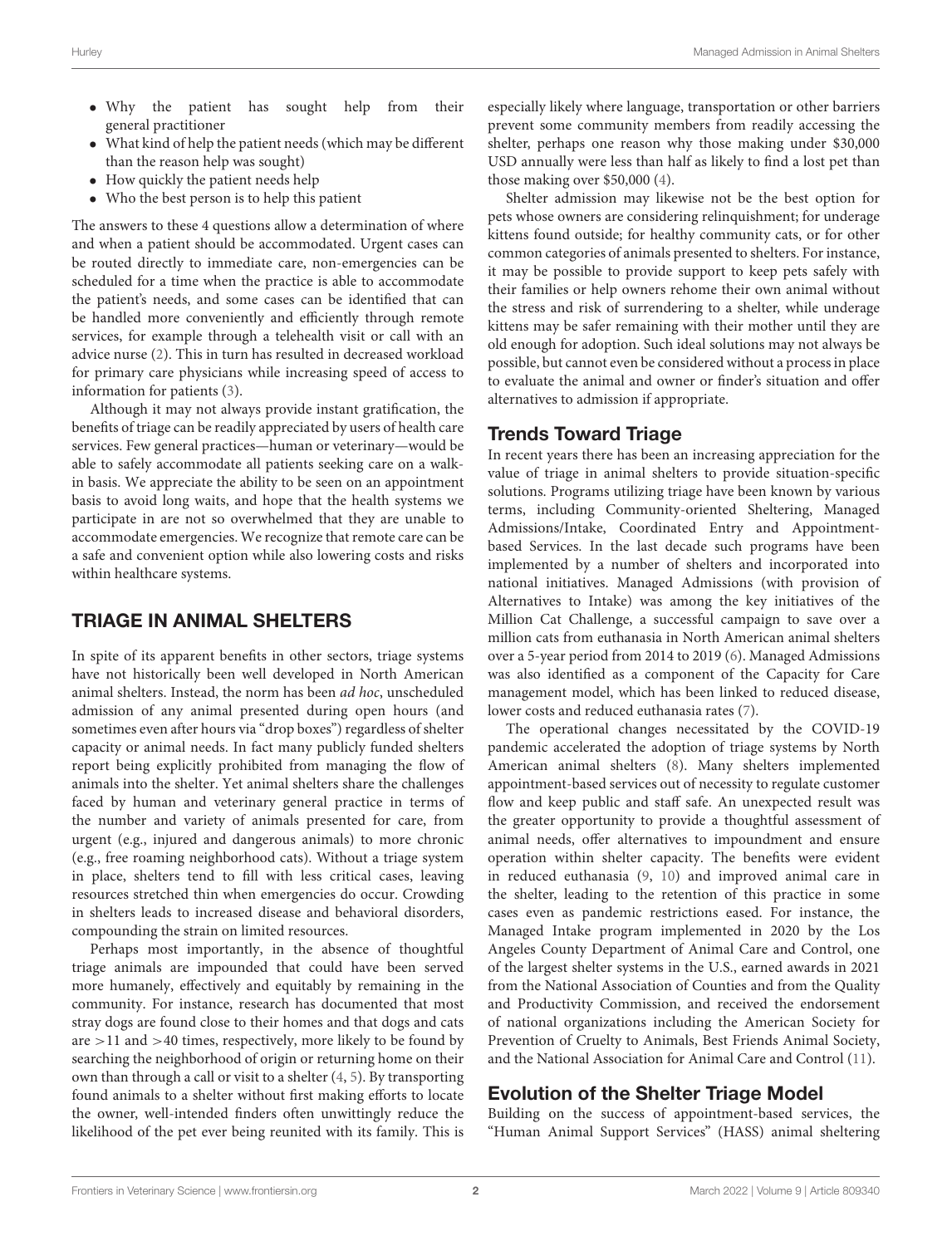model emerged in 2020 with a focus on providing safety net services to keep animals in homes, not kennels [\(12\)](#page-3-11). Key strategies of the HASS model include community-based interventions that bypass shelter intake, such as returning lost pets to their homes in the field, increasing the scope of animals placed in to foster care, and overcoming barriers to keeping pets in their original homes [\(13\)](#page-3-12). Some shelters have chosen to rebrand themselves as "Pet Resource Centers" to reinforce the idea that impoundment is not a one-size-fits-all solution.

Similar to the human medicine model, triage in a shelter context means that each time an animal is presented for possible intake, consideration is given to:

- The goals of the owner/finder/concerned bystander
- The needs of the animal
- The exigency of the situation
- The best possible solution given capacity and resources in the shelter and community

This assessment may take place over the phone, via a web-form, or in some cases even by simply using flow charts and criteria provided on a website. The resulting response may range from a recommendation for immediate intake (for instance, of an injured or dangerous animal), intake by appointment for nonurgent cases (e.g., healthy kittens old enough for adoption), or guidance to help manage the situation without shelter admission (e.g., resources to reunite found pets with their owners or strategies for co-existence and spay/neuter support for healthy community cats).

As more shelters replace ad hoc/unmanaged intake with appointment-based triage systems, the advantages of the latter have become increasingly apparent [\(8,](#page-3-7) [11\)](#page-3-10). In addition to keeping more animals safe in the communities where they live, shelter workflow becomes more predictable, allowing more effective and efficient staffing. With fewer animals in the building, disease rates and associated medical costs tend to decrease [\(7,](#page-3-6) [14\)](#page-3-13). Prioritizing the most vulnerable animals allows greater investment in each one. This may in part explain why, when COVID-19 related changes to U.S. shelters operations in 2020 resulted in a 22% decrease in intake, shelter euthanasia dropped in U.S. shelters by 49% (176,000 pets)—fewer animals in the system allowed a larger percentage to get the care needed to leave the shelter alive [\(9\)](#page-3-8).

Reduced euthanasia and the ability to provide better care for animals in turn often results in greatly improved staff morale [\(14\)](#page-3-13). This is significant as workplace stress is commonly identified amongst animal shelter workers and may contribute to a variety of mental health issues and even elevated risk for suicide [\(15–](#page-3-14)[17\)](#page-3-15). Inadequate staffing, the inability to provide an appropriate level of care and a lack of control over the work environment have been linked to an increased risk of moral distress and burnout in animal and human healthcare settings [\(18–](#page-3-16)[20\)](#page-3-17). Euthanasia of animals is often a specific and potent additional stressor for shelter staff [\(20\)](#page-3-17). Conversely, appointment-based triage offers greater opportunities for control and predictability of the work environment, and allows more opportunities for appropriate care to be provided either within the shelter or via community-based solutions. This may explain why some shelter staff reported paradoxically high levels of work satisfaction even in the very challenging early days of the COVID-19 pandemic.

Lower intake, reduced euthanasia, decreased disease rates and higher staff moral have the potential to trigger a virtuous cycle, freeing resources for greater investment in safety net services that improve community health and decrease the overall need for animal impoundment, as exemplified in this quote from one director of a public shelter from a survey of California shelter leaders regarding the impact of changes made in response COVID-19:

"When the pandemic hit and we were able to use that to put in place more stringent managed intake policies, we were able to see a true difference in our ability to meet the 5 Freedoms, truly care for the animals, reduce LOS (length of stay), and also reduce our Net County Cost. The decrease in cost allowed us the ability to push through our plan to place a clinic building on the shelter property, which will open up so many opportunities to serve the public without increasing intake." (California shelter survey performed by UC Davis Koret Shelter Medicine Program, April 2021).

## **DISCUSSION**

The COVID-19 pandemic revealed the hidden costs of "business as usual" in many sectors of society. In animal shelters we now recognize the costs of unmanaged intake as the flip side of the benefits of appointment-based triage: animals needlessly impounded; fewer pets reunited with their families; increased crowding, stress, disease and death of shelter animals; higher expenses and lower staff morale. Even more troubling, the burden of these negative consequences falls disproportionately on marginalized community members and their pets [\(21\)](#page-3-18). The status quo system has resulted in animals from less affluent and more vulnerable communities being admitted to shelters at a higher rate, and leaving shelters alive at a lower rate in comparison to more affluent areas [\(22–](#page-3-19)[25\)](#page-4-0). This disparity has been linked to a variety of socioeconomic factors including poverty, housing insecurity, and ethnocultural factors [\(24,](#page-3-20) [26,](#page-4-1) [27\)](#page-4-2). When intake is unplanned and chaotic, there is limited opportunity to understand and remediate a problematic situation, e.g., by offering short term care for pets of people experiencing a housing crisis, help with medical, food or other urgent care needs, spay/neuter services or other support to reduce intake and stabilize the valued connection between people and pets [\(28\)](#page-4-3).

There is no reason to continue to tolerate such harms and inequities in association with animal shelters. Whether funded by public dollars or private donors, these organizations are intended to serve the common good of animals and people, keeping communities safe and supporting the connection between pets and families. Shelter staff and volunteers deserve the opportunity to provide humane care for animals and responsive customer service without struggling under an unmanageable burden or working within a chronically overwhelmed system. These ends can best be served by replacing ad hoc, unscheduled intake with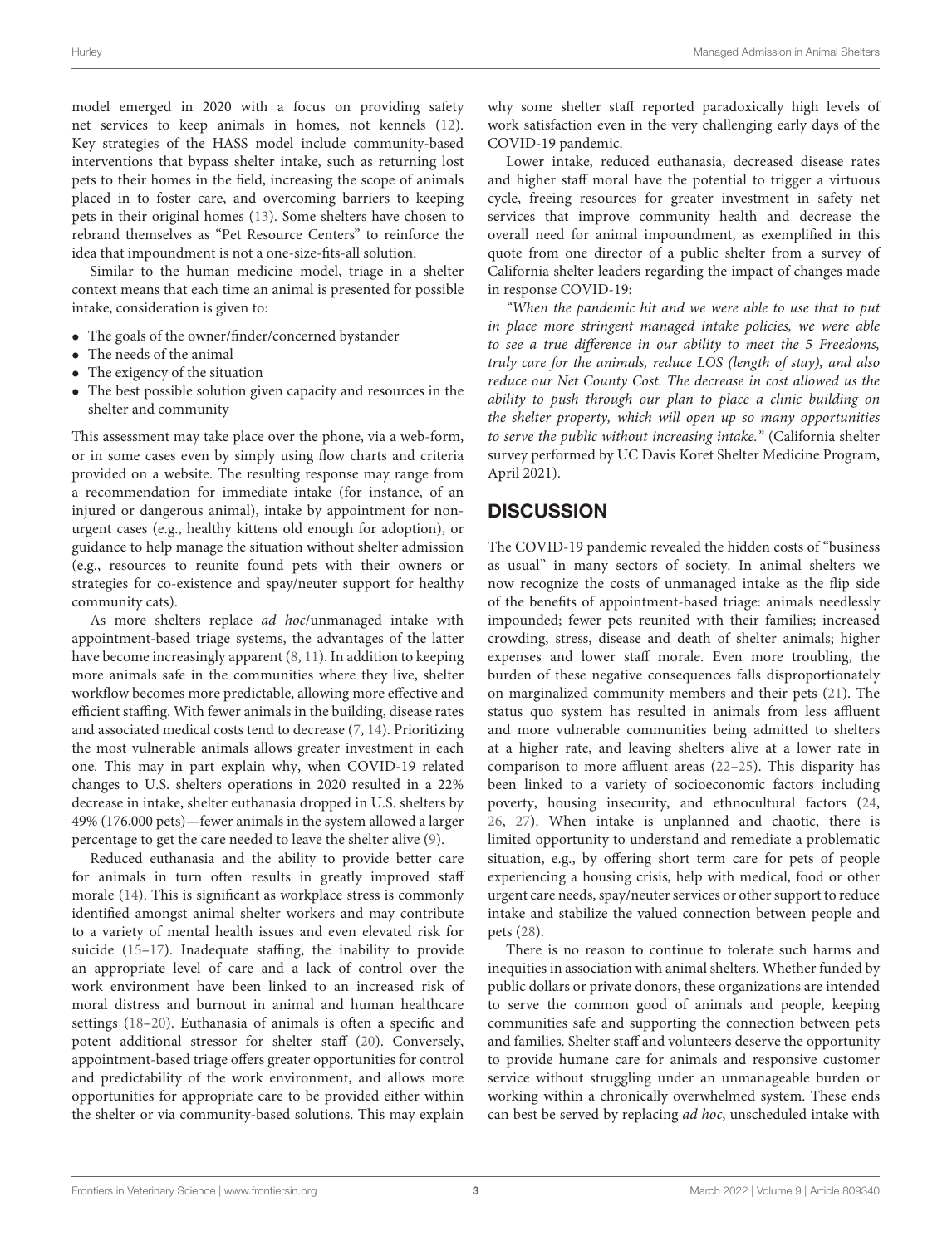a thoughtful, appointment-based system that allows situational assessment and response for all non-emergency requests. The decision of whether and when to admit an animal can then be made based on the capacity of the shelter and the needs of the animal and people involved, and guidance provided for finders, owners and concerned bystanders when shelter admission of an animal is not recommended.

#### **CONCLUSION**

The COVID-19 pandemic created a systemic disruption that, while undeniably tragic, revealed opportunities to replace longestablished norms with more humane, equitable and effective alternatives [\(2\)](#page-3-1). The ad hoc, unscheduled intake model of sheltering so prevalent in North America arose over a century ago, undoubtedly with good intentions to optimize animal care and customer service; however, the experiences of many shelters during the pandemic built on existing research to prove the advantages of a more thoughtful, scheduled approach.

## **REFERENCES**

- <span id="page-3-0"></span>1. Roberts J. Econsult [Internet]. (2020). Available online at: [https://econsult.net/](https://econsult.net/blog/what-is-triage) [blog/what-is-triage.](https://econsult.net/blog/what-is-triage)
- <span id="page-3-1"></span>2. Mate K. [Internet]. Institute for Healthcare Improvement. (2021). Available online at: [http://www.ihi.org/communities/blogs/if-covid-19-never-goes](http://www.ihi.org/communities/blogs/if-covid-19-never-goes-away-can-it-help-shape-a-better-health-system)[away-can-it-help-shape-a-better-health-system.](http://www.ihi.org/communities/blogs/if-covid-19-never-goes-away-can-it-help-shape-a-better-health-system)
- <span id="page-3-2"></span>3. Lattimer V, George S, Thompson F, Thomas E, Mullee M, Turnbull J, et al. Safety and effectiveness of nurse telephone consultation in out of hours primary care: randomised controlled trial. The South Wiltshire Out of Hours Project (SWOOP) Group. BMJ. (1998) 317:1054– 9. doi: [10.1136/bmj.317.7165.1054](https://doi.org/10.1136/bmj.317.7165.1054)
- <span id="page-3-3"></span>4. Slater MR, Weiss E, Lord LK. Frequency of lost dogs and cats in the united states and the methods used to locate them. Animals. (2012) 2:301– 15. doi: [10.3390/ani2020301](https://doi.org/10.3390/ani2020301)
- <span id="page-3-4"></span>5. Kremer T. A new web-based tool for RTO-focused animal shelter data analysis. Front Vet Sci. [\(2021\) 8:669428. doi: 10.3389/fvets.2021.](https://doi.org/10.3389/fvets.2021.669428) 669428
- <span id="page-3-5"></span>6. Million Cat Challenge Aims to Rescue Shelter Cats. JAVMA News. (2015). Available online at: [https://www.avma.org/javma-news/2015-02-15/million](https://www.avma.org/javma-news/2015-02-15/million-cat-challenge-aims-rescue-shelter-cats)[cat-challenge-aims-rescue-shelter-cats](https://www.avma.org/javma-news/2015-02-15/million-cat-challenge-aims-rescue-shelter-cats)
- <span id="page-3-6"></span>7. Karsten CL, Wagner DC, Kass PH, Hurley KF. An observational study of the relationship between Capacity for Care as an animal shelter management model and cat health, adoption and death in three animal shelters. Vet J. [\(2017\) 227:15–22. doi: 10.1016/j.tvjl.2017.](https://doi.org/10.1016/j.tvjl.2017.08.003) 08.003
- <span id="page-3-7"></span>8. Protopopova A. 10 The impact of global disasters on our pets: lessons from COVID-19. J Anim Sci. [\(2021\) 99\(Suppl. 3\):5–6. doi: 10.1093/jas/skab](https://doi.org/10.1093/jas/skab235.009) 235.009
- <span id="page-3-8"></span>9. Shelter Animals Count. COVID-19 impact dashboard: Shelter Animals Count. (2021). Available online at: [https://www.shelteranimalscount.org/COVID-19.](https://www.shelteranimalscount.org/COVID-19)
- <span id="page-3-9"></span>10. Petpoint. COVID-19 Impact Week 28. 24Pet ShelterWatch, September 19, 2020. Report No (2020).
- <span id="page-3-10"></span>11. Mayeda M. Report Back on Managed Intake and Best Practices Within DACC Care Centers. Los Angeles, CA: Los Angeles Department of Animal Care and Control (2021).
- <span id="page-3-11"></span>12. Mattson K. Animal shelters, control officers aim to be more communitycentric. JAVMA News. (2021). Available online at: [https://www.avma.org/](https://www.avma.org/javma-news/2021-04-01/animal-shelters-control-officers-aim-be-more-community-centric) [javma-news/2021-04-01/animal-shelters-control-officers-aim-be-more](https://www.avma.org/javma-news/2021-04-01/animal-shelters-control-officers-aim-be-more-community-centric)[community-centric](https://www.avma.org/javma-news/2021-04-01/animal-shelters-control-officers-aim-be-more-community-centric)

The success of triage and appointment-based care in human healthcare provides a roadmap for shelters to similarly match the type and timing of the response with the needs of those seeking care, the exigency of the situation and the capacity of the organization. In so doing, shelters lay the foundation for more equitable, humane and sustainable systems that will better serve animals and communities in the years to come.

## DATA AVAILABILITY STATEMENT

The original contributions presented in the study are included in the article/supplementary material, further inquiries can be directed to the corresponding author.

## AUTHOR CONTRIBUTIONS

The author confirms being the sole contributor of this work and has approved it for publication.

- <span id="page-3-12"></span>13. (2021) Human Animal Support Services: Elements of HASS. Available online at:<https://www.humananimalsupportservices.org/about/elements-of-hass/>
- <span id="page-3-13"></span>14. Humane Canada. Capacity for Care (C4C) Case Studies. (2018). Available online at: [https://humanecanada.ca/wp-content/uploads/2020/03/Capacity-](https://humanecanada.ca/wp-content/uploads/2020/03/Capacity-For-Care-English.pdf)[For-Care-English.pdf](https://humanecanada.ca/wp-content/uploads/2020/03/Capacity-For-Care-English.pdf)
- <span id="page-3-14"></span>15. Tiesman HM, Konda S, Hartley D, Menéndez CC, Ridenour M, Hendricks S. Suicide in workplaces US, 2003–2010: a comparison with non-workplace suicides. Am J Prevent Med. (2015) 48:674–82. doi: [10.1016/j.amepre.2014.12.011](https://doi.org/10.1016/j.amepre.2014.12.011)
- 16. Hoy-Gerlach J, Ojha M, Arkow P. Social workers in animal shelters: a strategy toward reducing occupational stress among animal shelter workers. Front Vet Sci. [\(2021\) 8:734396. doi: 10.3389/fvets.2021.](https://doi.org/10.3389/fvets.2021.734396) 734396
- <span id="page-3-15"></span>17. Andrukonis A, Protopopova A. Occupational health of animal shelter employees by live release rate, shelter type, euthanasia-related decision. Anthrozoos. [\(2020\) 33:119–31. doi: 10.1080/08927936.2020.](https://doi.org/10.1080/08927936.2020.1694316) 1694316
- <span id="page-3-16"></span>18. Lamiani G, Borghi L, Argentero P. When healthcare professionals cannot do the right thing: a systematic review of moral distress and its correlates. J Health Psychol. [\(2017\) 22:51–67. doi: 10.1177/135910531](https://doi.org/10.1177/1359105315595120) 5595120
- 19. Moses L, Malowney MJ, Wesley Boyd J. Ethical conflict and moral distress in veterinary practice: a survey of North American veterinarians. J Vet Internal Med. (2018) 32:2115–22. doi: [10.1111/jvim.15315](https://doi.org/10.1111/jvim.15315)
- <span id="page-3-17"></span>20. Andrukonis A, Hall NJ, Protopopova A. The impact of caring and killing on physiological and psychometric measures of stress in animal shelter employees: a pilot study. Int J Env Res Pub He. (2020) 17:9196. doi: [10.3390/ijerph17249196](https://doi.org/10.3390/ijerph17249196)
- <span id="page-3-18"></span>21. Hawes SM, Hupe T, Morris KN. Punishment to support: the need to align animal control enforcement with the human social justice movement. Animals. (2020) 10:1902. doi: [10.3390/ani10101902](https://doi.org/10.3390/ani10101902)
- <span id="page-3-19"></span>22. Hill S. Human and Pet Vulnerability Study. Best Friends Animal Society, 2020. Report No.: 212119 (2020).
- 23. Patronek GJ. Use of geospatial neighborhood control locations for epidemiological analysis of community-level pet adoption patterns. Am J Vet Res. (2010) 71:1321–30. doi: [10.2460/ajvr.71.11.1321](https://doi.org/10.2460/ajvr.71.11.1321)
- <span id="page-3-20"></span>24. Ly LH, Gordon E, Protopopova A. Inequitable flow of animals in and out of shelters: comparison of community-level vulnerability for ownersurrendered and subsequently adopted animals. Front Vet Sci. (2021) 8:784389. doi: [10.3389/fvets.2021.784389](https://doi.org/10.3389/fvets.2021.784389)